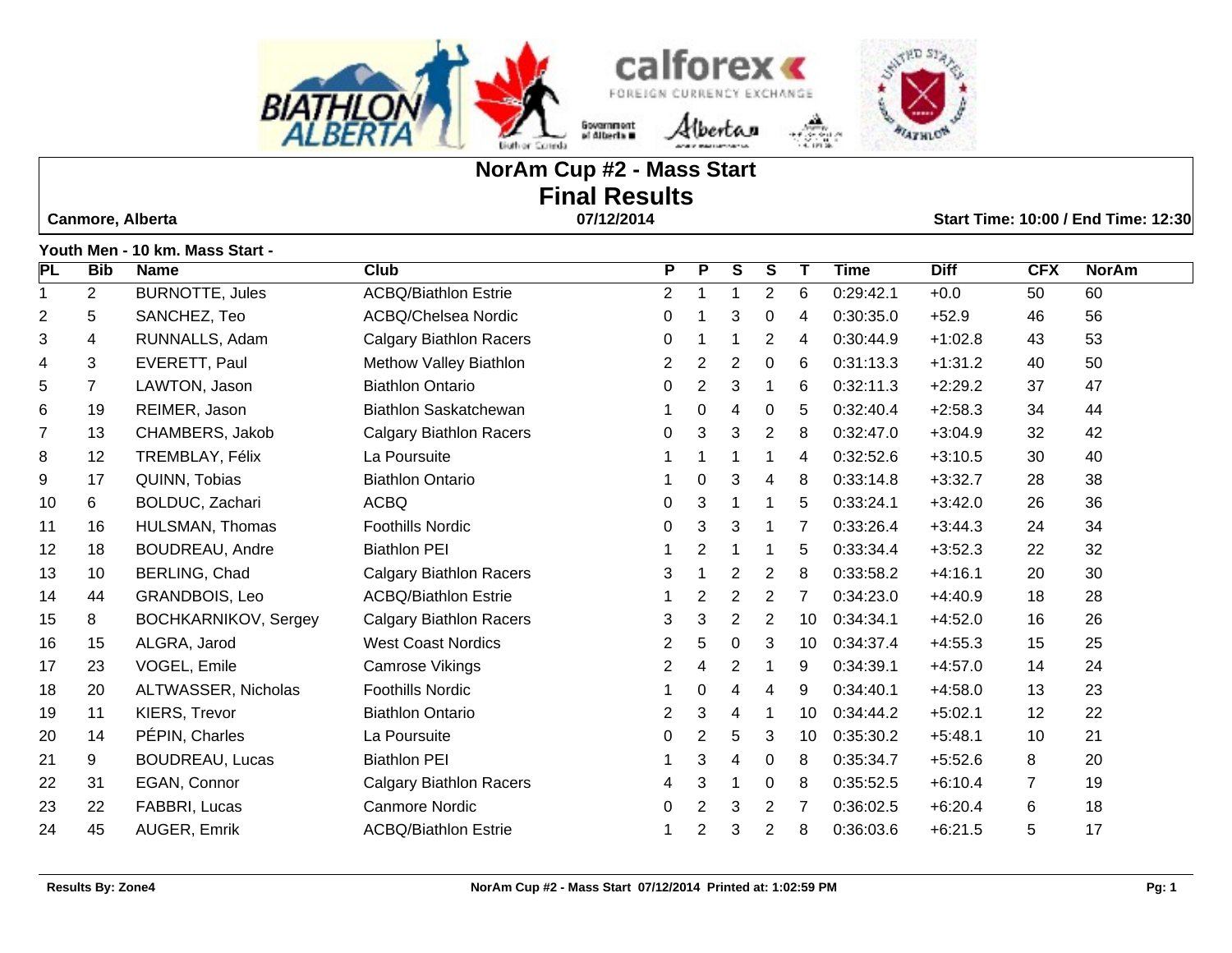| PL         | <b>Bib</b> | <b>Name</b>         | <b>Club</b>                    | P.                    | P              | S              | S              |    | <b>Time</b> | <b>Diff</b> | <b>CFX</b>     | <b>NorAm</b> |
|------------|------------|---------------------|--------------------------------|-----------------------|----------------|----------------|----------------|----|-------------|-------------|----------------|--------------|
| 25         | 28         | NOTSCHAELE, Branden | Biathlon Saskatchewan          | $\Omega$              | 3              | 2              |                | 6  | 0:36:04.1   | $+6:22.0$   | 4              | 16           |
| 26         | 29         | SAUNDERS, Brad      | Foothills Nordic               | 4                     |                |                | 2              | 8  | 0:36:04.2   | $+6:22.1$   | 3              | 15           |
| 27         | 32         | RIEGER, Colin       | Biathlon Saskatchewan          | 0                     | 3              | 2              | 2              |    | 0:36:05.1   | $+6:23.0$   | $\overline{2}$ | 14           |
| 28         | 25         | RICHARD, Josh       | <b>Biathlon PEI</b>            | $\mathbf{2}^{\prime}$ | 3              | 3              | 2              | 10 | 0:36:20.5   | $+6:38.4$   | $\mathbf 1$    | 13           |
| 29         | 35         | TWEEDIE, Angus      | <b>Bulkley Valley</b>          |                       |                | 0              | 3              | 5  | 0:36:36.6   | $+6:54.5$   |                | 12           |
| 30         | 21         | KREITZ, Bobby       | Caledonia Nordic Ski Club      | 4                     | 3              | 2              |                | 10 | 0:36:39.8   | $+6:57.7$   |                | 11           |
| 31         | 27         | MUNRO, Wesley       | <b>Calgary Biathlon Racers</b> | 4                     | $\mathbf{2}$   | 2              | 2              | 10 | 0:37:20.9   | $+7:38.8$   |                | 10           |
| 32         | 30         | GREEN, Michio       | Biathlon Saskatchewan          |                       | $\overline{2}$ | 3              | 3              | 9  | 0:37:27.2   | $+7:45.1$   |                | 9            |
| 33         | 33         | LIRETTE, Andrew     | Team NWT Biathlon              | $\overline{2}$        | $\mathbf{2}$   | $\overline{2}$ | $\overline{2}$ | 8  | 0:37:53.0   | $+8:10.9$   |                | 8            |
| 34         | 34         | GNYP, Kyrilo        | Saskatchewan                   |                       |                | 5              |                | 8  | 0:38:04.5   | $+8:22.4$   |                | 7            |
| 35         | 26         | PASCUZZO, Joseph    | <b>Biathlon Ontario</b>        | 0                     | 4              | 2              | 0              | 6  | 0:38:13.7   | $+8:31.6$   |                | 6            |
| 36         | 24         | SHERBA, Logan       | Caledonia Nordic Ski Club      | 3                     |                | 4              | 5              | 13 | 0:38:41.6   | $+8:59.5$   |                | 4            |
| 37         | 37         | BRIAND, Stephane    | <b>Hinton Nordic</b>           |                       | 0              | 3              | 2              | 6  | 0:38:47.3   | $+9:05.2$   |                | 3            |
| 38         | 43         | HERTZ, Dalton       | <b>Biathlon Ontario</b>        | 3                     | 0              | 2              | 2              | 7  | 0:38:58.1   | $+9:16.0$   |                | 2            |
| 39         | 36         | SHOULDICE, David    | <b>Biathlon Ontario</b>        | 3                     | 2              | 2              | 3              | 10 | 0:40:25.6   | $+10:43.5$  |                |              |
| 40         | 39         | MACDONELL, Curtis   | <b>Foothills Nordic</b>        | 3                     |                | 2              | 4              | 10 | 0:41:34.6   | $+11:52.5$  |                |              |
| 41         | 38         | MAC DOUGALL, Colton | Caledonia Nordic Ski Club      | 4                     | 2              |                | 4              | 11 | 0:43:31.3   | $+13:49.2$  |                |              |
| 42         | 40         | HAWES, Liam         | <b>Blue Mountain</b>           | 3                     | 4              | $\overline{2}$ | 5              | 14 | 0:47:27.8   | $+17:45.7$  |                |              |
| 43         | 42         | CROOK, Kjel         | Hay River Ski Club             | 2                     |                | 5              | 4              | 12 | 0:49:05.2   | $+19:23.1$  |                |              |
| 44         | 41         | CROOK, Clell        | Hay River Ski Club             | 2                     | 3              | 4              | 3              | 12 | 0:49:32.1   | $+19:50.0$  |                |              |
| <b>DNS</b> | 1          | HANNA, Pearce       | Rocky Mountain Racers          |                       |                |                |                |    | ***         | $***$       |                |              |

#### **Youth Men Continued ... - 10 km. Mass Start -**

#### **Jury Decisions**

**Bib:** 14 **Time:** 0:02:00.0 **Reason:** 5.5-A: One missed penalty loop.

# **Men - 15 km. Mass Start -**

| <b>PL</b> | Bib | <b>Name</b>                | Club                       | P |  |    | Time      | <b>Diff</b> | CFX | <b>NorAm</b> |
|-----------|-----|----------------------------|----------------------------|---|--|----|-----------|-------------|-----|--------------|
|           | -51 | DOHERTY, Sean              | USBA/X Team                |   |  | -5 | 0:40:52.6 | $+0.0$      | 50  | 60           |
|           | 47  | SMITH, Casey               | Maine Winter Sports Center |   |  |    | 0:40:56.5 | $+3.9$      | 46  | 56           |
| 3         | 50  | <b>BERTRAND, Guillaume</b> | Rocky Mountain Racers/ACBQ |   |  | 3  | 0:41:24.9 | $+32.3$     | 43  | 53           |
| 4         | 46  | NEUMANN, Matthew           | Caledonia Nordic Ski Club  |   |  | 5  | 0:41:29.7 | $+37.1$     | 40  | 50           |
| 5         | 55  | <b>BLAIS, Vincent</b>      | <b>ACBQ</b>                |   |  | 4  | 0:42:09.7 | $+1:17.1$   | 37  | 47           |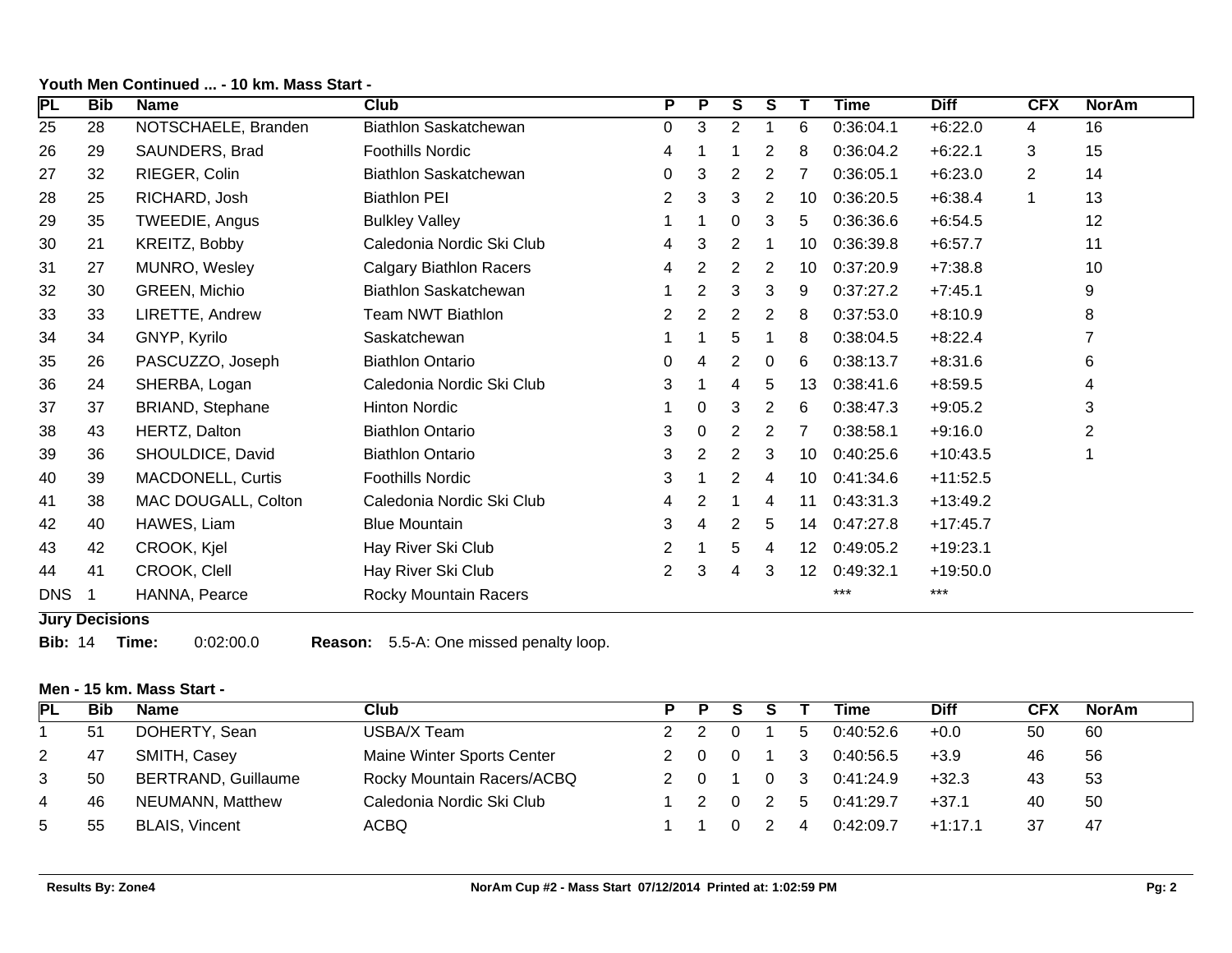| PL                       | <b>Bib</b> | <b>Name</b>                      | Club                              | P              | P              | S                                      | S                       | Τ              | <b>Time</b> | <b>Diff</b> | <b>CFX</b> | <b>NorAm</b>       |
|--------------------------|------------|----------------------------------|-----------------------------------|----------------|----------------|----------------------------------------|-------------------------|----------------|-------------|-------------|------------|--------------------|
| 6                        | 52         | DALBERG, Jacob                   | National Guard Biathlon           | 0              | $\overline{2}$ | $\mathbf{1}$                           | $\mathbf{1}$            | 4              | 0:42:46.6   | $+1:54.0$   | 34         | 44                 |
| $\overline{7}$           | 49         | GIBSON, Michael                  | <b>CGRP</b>                       | 2              |                | $\overline{2}$                         | $\overline{2}$          | 7              | 0:43:12.4   | $+2:19.8$   | 32         | 42                 |
| 8                        | 54         | DRAISSIGACKER, Ethan             | <b>CGRP</b>                       | 2              |                | $\mathbf{1}$                           | $\overline{2}$          | 6              | 0:43:19.6   | $+2:27.0$   | 30         | 40                 |
| 9                        | 53         | POFFENROTH, William              | Rocky Mountain Racers             | 2              | $\sqrt{3}$     | 1                                      | $\mathbf 1$             | 7              | 0:43:20.2   | $+2:27.6$   | 28         | 38                 |
| 10                       | 59         | CHISHOLM, Andrew                 | <b>BATC/Canmore Nordic</b>        | 0              | 0              | 1                                      | $\mathbf 1$             | 2              | 0:43:40.8   | $+2:48.2$   | 26         | 36                 |
| 11                       | 57         | DURTSCHI, Max                    | <b>USBA X-Team</b>                | 2              | $\overline{c}$ | 3                                      | $\overline{2}$          | 9              | 0:44:08.8   | $+3:16.2$   | 24         | 34                 |
| 12                       | 48         | JOHNSON, Patrick                 | <b>USBA/Far West Elite Team</b>   | 2              | 3              | 3                                      | $\overline{2}$          | 10             | 0:44:26.8   | $+3:34.2$   | 22         | 32                 |
| 13                       | 60         | SKINSTAD, Kai                    | Rocky Mountain Racers             | 0              | $\overline{c}$ | 3                                      | $\mathbf{1}$            | 6              | 0:44:40.6   | $+3:48.0$   | 20         | 30                 |
| 14                       | 56         | MACKENZIE, Jasper                | Winsport                          | 3              | 3              | $\mathbf{1}$                           | $\mathbf 1$             | 8              | 0:46:18.5   | $+5:25.9$   | 18         | 28                 |
| 15                       | 58         | THOMPSON, Beau                   | Rocky Mountain Racers             | 2              | 0              | $\mathbf{1}$                           | $\overline{2}$          | 5              | 0:47:56.9   | $+7:04.3$   | 16         | 26                 |
| 16                       | 61         | <b>SCHRYER, Eric</b>             | <b>Biathlon Ontario/Chelsea</b>   | 1              | 0              | $\overline{2}$                         | $\mathbf{1}$            | 4              | 0:47:59.6   | $+7:07.0$   | 15         | 25                 |
| 17                       | 63         | NOVAK, Grant                     | Rocky Mountain Racers             | 0              | 1              | 0                                      | $\sqrt{3}$              | 4              | 0:51:28.8   | $+10:36.2$  | 14         | 24                 |
| 18                       | 62         | UNDERWOOD, Nathan                | <b>Biathlon Ontario/Chelsea</b>   | 1              | $\overline{2}$ | 5                                      | 4                       | 12             | 0:52:43.1   | $+11:50.5$  | 13         | 23                 |
|                          |            | Junior Men - 10 km. Mass Start - |                                   |                |                |                                        |                         |                |             |             |            |                    |
|                          |            |                                  |                                   |                |                |                                        |                         |                |             |             |            |                    |
| $\overline{\mathsf{PL}}$ | <b>Bib</b> | <b>Name</b>                      | Club                              | P              | $\overline{P}$ |                                        | $\overline{\mathbf{s}}$ | T              | <b>Time</b> | <b>Diff</b> | CFX        |                    |
| 1                        | 65         | HARDEN, Stuart                   | <b>Rocky Mountain Racers</b>      | $\mathbf 0$    | $\mathbf 0$    | $\overline{\mathbf{s}}$<br>$\mathbf 0$ | 3                       | 3              | 0:28:27.0   | $+0.0$      | 50         | <b>NorAm</b><br>60 |
| 2                        | 68         | STRUM, Matt                      | <b>BATC/Canmore Nordic</b>        | 0              | 1              | $\overline{2}$                         | $\overline{2}$          | 5              | 0:29:37.6   | $+1:10.6$   | 46         | 56                 |
| 3                        | 66         | HUDEC, Matthew                   | <b>BATC/Biathlon Saskatchewan</b> | 0              | 1              | $\overline{2}$                         | 3                       | 6              | 0:29:48.5   | $+1:21.5$   | 43         | 53                 |
| 4                        | 69         | MILLAR, Aidan                    | <b>BATC/Canmore Nordic</b>        | 2              |                | $\overline{2}$                         | 2                       | $\overline{7}$ | 0:30:25.7   | $+1:58.7$   | 40         | 50                 |
| 5                        | 70         | ROOTS, Arthur                    | <b>BATC/Caledonia Nordic</b>      |                | 0              | 3                                      | $\overline{2}$          | 6              | 0:30:30.4   | $+2:03.4$   | 37         | 47                 |
| 6                        | 64         | DUPUIS, Alexandre                | <b>BATC</b>                       |                | $\mathbf{2}$   | 0                                      | $\overline{2}$          | 5              | 0:30:34.7   | $+2:07.7$   | 34         | 44                 |
| 7                        | 67         | MCELROY, Jordan                  | <b>National Guard Biathlon</b>    | 1              | 3              | 3                                      | 0                       | $\overline{7}$ | 0:31:01.2   | $+2:34.2$   | 32         | 42                 |
| 8                        | 71         | HALLIGAN, Brian                  | Maine Winter Sports Ctr/USBA      | 3              | 1              | 4                                      | $\overline{2}$          | 10             | 0:31:40.3   | $+3:13.3$   | 30         | 40                 |
| 9                        | 74         | BÉRUBÉ-LAROCHELLE, Félix         | <b>ACBQ</b>                       | 2              | 1              | $\overline{2}$                         | $\overline{2}$          | $\overline{7}$ | 0:32:42.1   | $+4:15.1$   | 28         | 38                 |
| 10                       | 73         | BOYD-PORTER, Seamus              | Avalon Biathlon Club              | $\overline{c}$ | $\overline{c}$ | $\sqrt{2}$                             | $\mathbf{2}$            | 8              | 0:32:49.3   | $+4:22.3$   | 26         | 36                 |
| 11                       | 75         | <b>GERWING, Nate</b>             | Rocky Mountain Racers             | 2              | 1              | 3                                      | $\pmb{0}$               | 6              | 0:33:06.1   | $+4:39.1$   | 24         | 34                 |
| 12                       | 72         | BAKER, Zean                      | <b>NNW</b>                        | 3              | $\overline{2}$ | $\overline{2}$                         | $\overline{2}$          | 9              | 0:34:04.2   | $+5:37.2$   | 22         | 32                 |
| 13                       | 79         | SVAIKAUSKAS, Nicholas            | <b>Biathlon Ontario</b>           |                | $\overline{2}$ | 3                                      | $\mathbf{1}$            | 7              | 0:35:26.7   | $+6:59.7$   | 20         | 30                 |
| 14                       | 80         | NAKADA, Tadhg                    | <b>National Guard Biathlon</b>    | 3              | $\overline{2}$ | $\mathbf{2}$                           | $\overline{2}$          | 9              | 0:35:40.8   | $+7:13.8$   | 18         | 28                 |
| 15                       | 78         | CREASY, Reid                     | Camrose Vikings                   | 2              | 3              | 1                                      | 3                       | 9              | 0:36:37.2   | $+8:10.2$   | 16         | 26                 |

#### **Men Continued ... - 15 km. Mass Start -**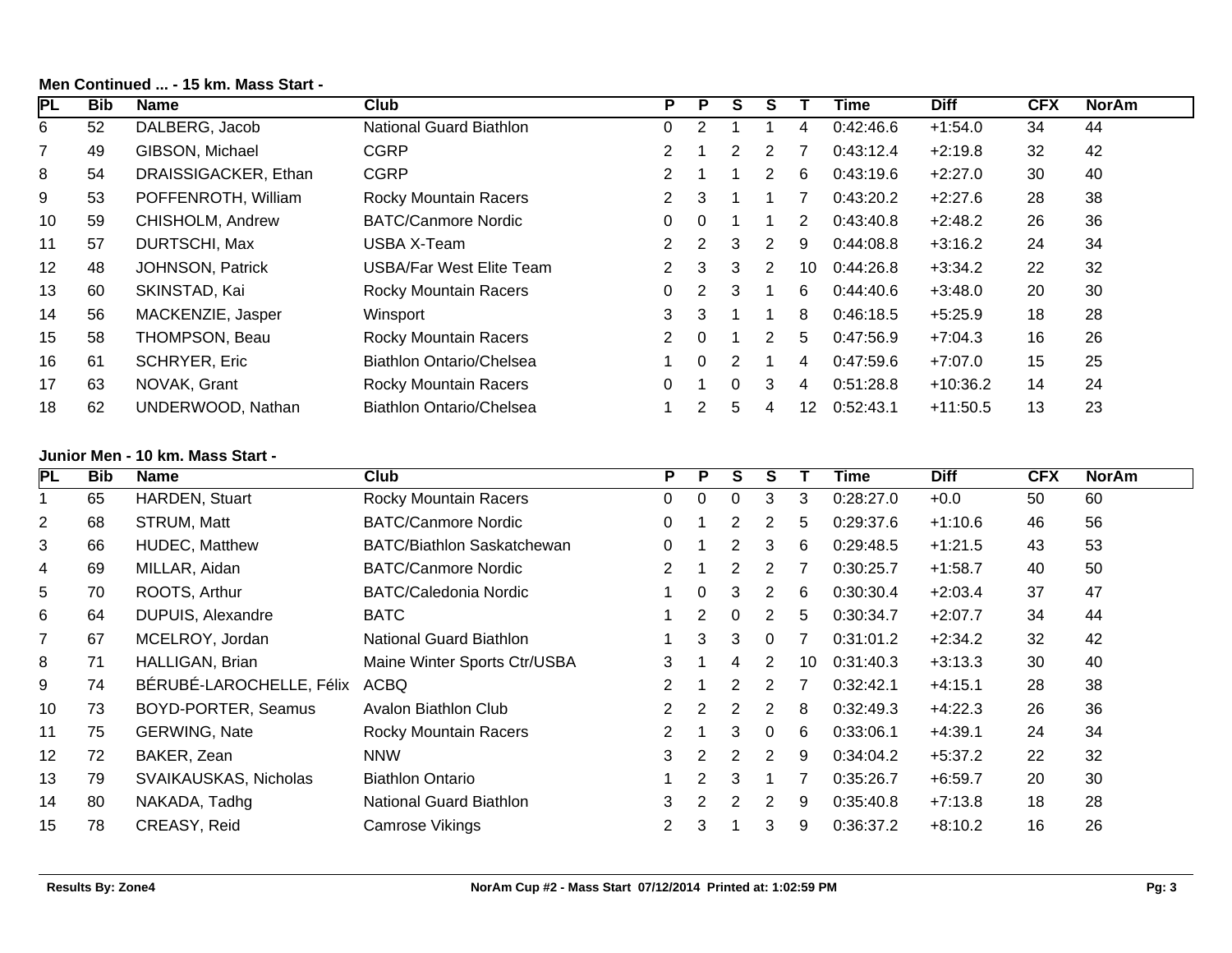### **Junior Men Continued ... - 10 km. Mass Start -**

| PL              | Bib  | Name             | Club                    | P | <b>P</b> |           |    | Time          | Diff       | CFX | NorAm |
|-----------------|------|------------------|-------------------------|---|----------|-----------|----|---------------|------------|-----|-------|
| 16              | 77   | ECCLESTON, Sasha | Camrose Vikings         |   |          | 2 2 3 2   | -9 | 0:37:13.3     | $+8:46.3$  | 15  | 25    |
| 17 <sup>7</sup> | - 81 | SHOULDICE, Isaac | <b>Biathlon Ontario</b> |   |          | 3 2 2 2 9 |    | 0:39:11.2     | $+10:44.2$ | 14  | -24   |
| 18              | 82   | CURRY, Ben       | Camrose Vikings         |   |          | 4 3 2 2   |    | 11  0:46:49.3 | $+18.22.3$ | 13  | 23    |
| <b>DNS 76</b>   |      | HAMEL, Félix     | ACBQ                    |   |          |           |    | $***$         | $***$      |     |       |

### **Youth Women - 7.5 km. Mass Start -**

| PL             | <b>Bib</b> | <b>Name</b>             | Club                          | P              | P              | $\overline{\mathbf{s}}$ | S              | Т  | Time      | <b>Diff</b> | <b>CFX</b>     | <b>NorAm</b> |
|----------------|------------|-------------------------|-------------------------------|----------------|----------------|-------------------------|----------------|----|-----------|-------------|----------------|--------------|
| 1              | 92         | ROBERTSON, Bryn         | Foothills Nordic              | $\mathbf{1}$   | $\mathbf 0$    | $\mathbf{1}$            | $\overline{2}$ | 4  | 0:30:21.0 | $+0.0$      | 50             | 60           |
| $\overline{2}$ | 89         | ELLINGSON, Siena        | Ginger Biathlon/LNR/Mt. Itsca |                |                | $\overline{2}$          | 1              | 5  | 0:30:32.5 | $+11.5$     | 46             | 56           |
| 3              | 83         | DICKSON, Emily          | Caledonia Nordic Ski Club     | 0              | $\overline{2}$ | $\overline{2}$          | 4              | 8  | 0:31:22.7 | $+1:01.7$   | 43             | 53           |
| 4              | 90         | HAMEL, Charlotte        | <b>ACBQ</b>                   | 0              |                | 1                       | 0              | 2  | 0:31:33.2 | $+1:12.2$   | 40             | 50           |
| 5              | 87         | POISSON-GRÉGOIRE, Sarah | <b>ACBQ</b>                   | 0              | 0              | $\overline{2}$          | 2              | 4  | 0:31:37.4 | $+1:16.4$   | 37             | 47           |
| 6              | 88         | BANSER, Tekarra         | <b>Telemark Biathlon</b>      | 0              |                | -1                      |                | 3  | 0:31:42.2 | $+1:21.2$   | 34             | 44           |
| $\overline{7}$ | 84         | MOSER, Nadia            | <b>Biathlon Yukon</b>         | $\overline{2}$ | $\overline{2}$ | $\overline{2}$          | $\overline{2}$ | 8  | 0:32:10.1 | $+1:49.1$   | 32             | 42           |
| 8              | 85         | SEPANDJ, Darya          | <b>Foothills Nordic</b>       | $\overline{0}$ | $\overline{2}$ | $\overline{2}$          | 3              | 7  | 0:32:37.0 | $+2:16.0$   | 30             | 40           |
| 9              | 86         | BANKES, Megan           | <b>Foothills Nordic</b>       | 4              | 0              | $\overline{2}$          | 3              | 9  | 0:32:49.5 | $+2:28.5$   | 28             | 38           |
| 10             | 94         | LAPOINTE, Claire        | Caledonia Nordic Ski Club     |                |                | $\overline{2}$          | 1              | 5  | 0:33:16.9 | $+2:55.9$   | 26             | 36           |
| 11             | 100        | CAMPBELL, Caitlin       | <b>Biathlon PEI</b>           |                | 0              | 3                       |                | 5  | 0:33:56.1 | $+3:35.1$   | 24             | 34           |
| 12             | 101        | <b>WAICHLER, Claire</b> | Methow Valley Biathlon        | 4              | $\overline{c}$ | -1                      | 1              | 8  | 0:33:58.0 | $+3:37.0$   | 22             | 32           |
| 13             | 96         | SMAILES, Jennah         | <b>Telemark Biathlon</b>      | 3              |                |                         | 2              | 7  | 0:34:19.8 | $+3:58.8$   | 20             | 30           |
| 14             | 98         | LEIGHTON, Jordyn        | <b>Biathlon Ontario</b>       | 4              | 2              | $\mathbf 0$             | $\mathbf 0$    | 6  | 0:35:01.5 | $+4:40.5$   | 18             | 28           |
| 15             | 99         | PUTNAM, Elise           | National Guard Biathlon       | $\overline{2}$ | 3              | $\boldsymbol{2}$        | 1              | 8  | 0:35:05.5 | $+4:44.5$   | 16             | 26           |
| 16             | 95         | CHICOINE, Kirsten       | <b>Foothills Nordic</b>       |                | 3              | $\boldsymbol{2}$        | 4              | 10 | 0:35:14.1 | $+4:53.1$   | 15             | 25           |
| 17             | 91         | CHONG, Kendall          | <b>BATC/Foothills Nordic</b>  | 3              | $\overline{c}$ | 3                       | 4              | 12 | 0:35:42.4 | $+5:21.4$   | 14             | 24           |
| 18             | 103        | GILLETT, Katrine        | <b>Canmore Nordic</b>         | 3              | $\overline{c}$ | $\sqrt{2}$              | $\overline{2}$ | 9  | 0:35:46.3 | $+5:25.3$   | 13             | 23           |
| 19             | 109        | SAVILL, Mackenzie       | <b>Biathlon Ontario</b>       | $\overline{2}$ | 0              | $\overline{2}$          |                | 5  | 0:35:57.1 | $+5:36.1$   | 12             | 22           |
| 20             | 97         | CHICOINE, Reagan        | <b>Foothills Nordic</b>       |                | 2              | 5                       | 1              | 9  | 0:35:58.6 | $+5:37.6$   | 10             | 21           |
| 21             | 112        | NOTSCHAELE, Sydney      | <b>Biathlon Saskatchewan</b>  | 0              | $\overline{2}$ | $\overline{2}$          | $\overline{2}$ | 6  | 0:36:26.3 | $+6:05.3$   | 8              | 20           |
| 22             | 120        | HOYMORK, Ingvild        | <b>Edmonton Nordic</b>        | 3              | $\overline{c}$ | 3                       | 4              | 12 | 0:36:31.6 | $+6:10.6$   | $\overline{7}$ | 19           |
| 23             | 111        | STADNYK, Hanne          | <b>Biathlon Saskatchewan</b>  | 2              | 2              |                         | 0              | 5  | 0:36:35.8 | $+6:14.8$   | 6              | 18           |
| 24             | 105        | CLOTHIER, Leah          | Saskatoon Bullzi              |                | 3              | 0                       | 2              | 6  | 0:36:47.9 | $+6:26.9$   | 5              | 17           |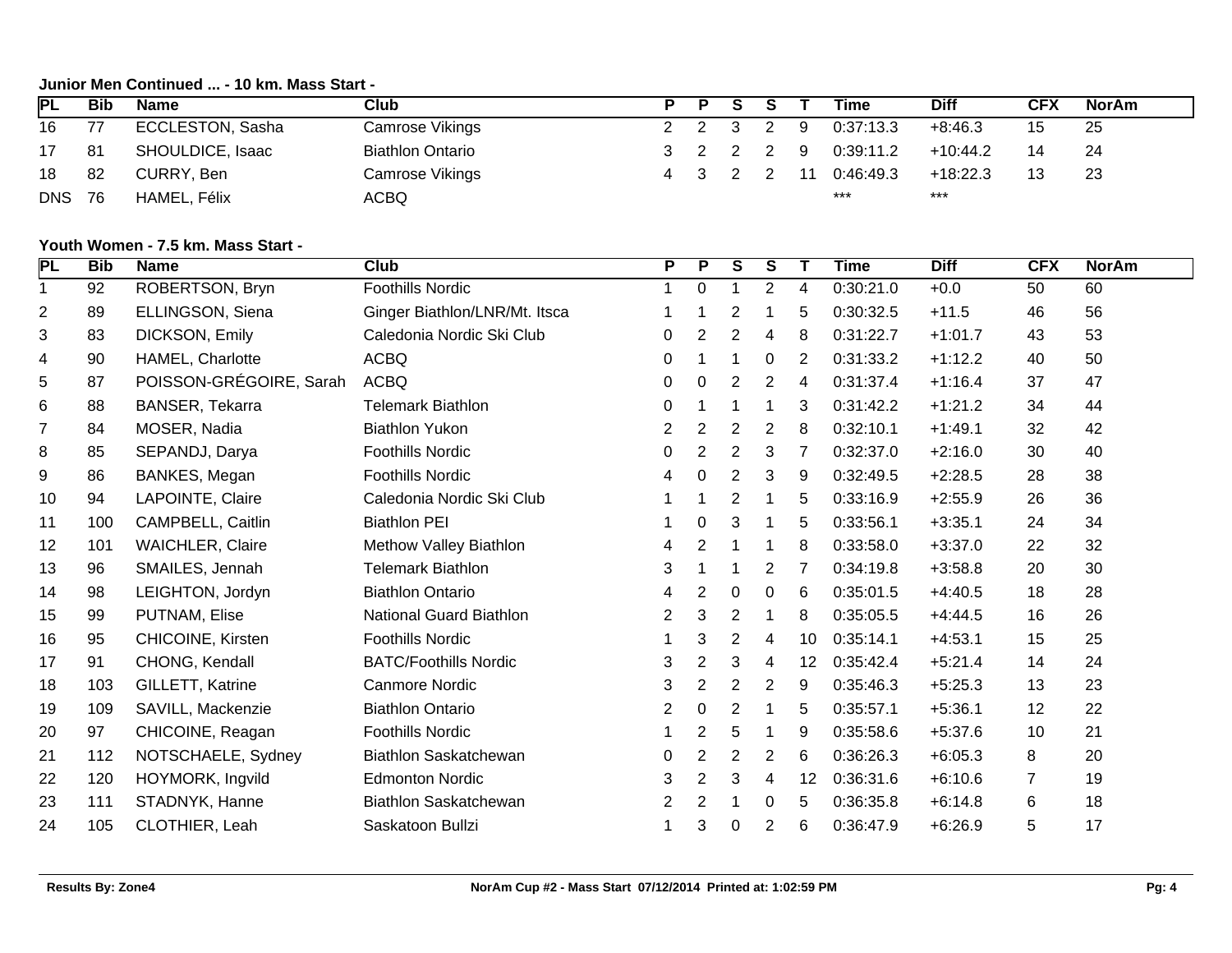| <b>PL</b> | <b>Bib</b>            | <b>Name</b>              | <b>Club</b>                    | P              | P              | S              | S              |    | Time      | <b>Diff</b> | <b>CFX</b> | <b>NorAm</b>   |
|-----------|-----------------------|--------------------------|--------------------------------|----------------|----------------|----------------|----------------|----|-----------|-------------|------------|----------------|
| 25        | 106                   | WOODMAN, Rachael         | <b>Biathlon PEI</b>            | 3              |                |                |                |    | 0:37:03.0 | $+6:42.0$   | 4          | 16             |
| 26        | 93                    | GOWLING, Gillian         | <b>Rocky Mountain Racers</b>   |                | $\overline{2}$ | 3              | 4              | 10 | 0:37:18.7 | $+6:57.7$   | 3          | 15             |
| 27        | 114                   | NIEMI, Keira             | <b>Biathlon Ontario</b>        |                | $\overline{2}$ |                |                | 5  | 0:37:55.6 | $+7:34.6$   | 2          | 14             |
| 28        | 104                   | <b>TURNER, Mackenzie</b> | <b>Biathlon Ontario</b>        |                | $\overline{2}$ | $\overline{2}$ |                | 6  | 0:38:00.4 | $+7:39.4$   |            | 13             |
| 29        | 117                   | HARTLEY, Kayla           | Biathlon Saskatchewan          |                | $\Omega$       | $\Omega$       | $\Omega$       |    | 0:38:08.4 | $+7:47.4$   |            | 12             |
| 30        | 115                   | TUHKASAARI, Jasmin       | <b>Biathlon Ontario</b>        |                |                | 3              | 2              | 7  | 0:38:43.7 | $+8:22.7$   |            | 11             |
| 31        | 102                   | TEETZEN, Kyra            | Cariboo Ski Touring Club       | 3              | $\overline{2}$ | 2              | 4              | 11 | 0:38:49.6 | $+8:28.6$   |            | 10             |
| 32        | 107                   | <b>BARGEN, Chloe</b>     | Biathlon Saskatchewan          | 4              | 2              | 2              | 2              | 10 | 0:40:09.4 | $+9:48.4$   |            | 9              |
| 33        | 110                   | <b>RUNNALLS, Ashley</b>  | <b>Calgary Biathlon Racers</b> | 2              | 3              | 4              | 4              | 13 | 0:40:36.7 | $+10:15.7$  |            | 8              |
| 34        | 118                   | WEIR, Makenna            | Biathlon Saskatchewan          |                | 3              | $\Omega$       | $\overline{2}$ | 6  | 0:41:31.2 | $+11:10.2$  |            | $\overline{ }$ |
| 35        | 108                   | ROLL, Madison            | Cariboo Ski Touring Club       | 4              | 3              | 3              | $\overline{2}$ | 12 | 0:41:42.6 | $+11:21.6$  |            | 6              |
| 36        | 116                   | DONOVAN, Emma            | Regina Biathlon Club           | $\overline{4}$ | 2              | 5              |                | 12 | 0:41:49.4 | $+11:28.4$  |            | 4              |
| 37        | 119                   | <b>BOYLE, Heather</b>    | Biathlon Saskatchewan          |                | 4              | 4              | 4              | 14 | 0:50:13.0 | $+19:52.0$  |            | 3              |
| DNS       | 113                   | ALEXANDER, Kathleen      | Wapiti Nordic                  |                |                |                |                |    | $***$     | $***$       |            |                |
|           | <b>Jury Decisions</b> |                          |                                |                |                |                |                |    |           |             |            |                |

#### **Youth Women Continued ... - 7.5 km. Mass Start -**

**Bib:** 96 **Time:** -0:00:28.0 **Reason:** Range credit

# **Junior Women - 7.5 km. Mass Start -**

| IPL | Bib | <b>Name</b>            | Club                    | P. | P |          |                | Time         | <b>Diff</b> | <b>CFX</b> | <b>NorAm</b> |
|-----|-----|------------------------|-------------------------|----|---|----------|----------------|--------------|-------------|------------|--------------|
|     | 121 | PHANEUF, Maddie        | USBA/MWSC               |    |   |          | -6             | 0:29:30.7    | $+0.0$      | 50         | 60           |
| 2   | 122 | TAM VON BURG, Leilani  | <b>BATC</b>             |    |   |          | -5             | 0:30:06.8    | $+36.1$     | 46         | 56           |
| 3   | 123 | HYNDS, Alexandria      | Chelsea Nordiq - ACBQ   |    |   | $\Omega$ | $\overline{4}$ | 0:35:37.0    | $+6:06.3$   | 43         | -53          |
| 4   | 125 | <b>BURKE, Daniella</b> | Camrose Vikings         |    |   | -3       | -8             | 0:46:27.6    | $+16.56.9$  | 40         | 50           |
| 5   | 124 | GAUDETTE, Sarah        | <b>Biathlon Ontario</b> |    |   |          |                | 12 0:47:58.4 | $+18:27.7$  | 37         | -47          |

# **Women - 12.5 km. Mass Start -**

| PL             | Bib | <b>Name</b>      | Club                         | P P |           |                | Time      | Diff      | <b>CFX</b> | <b>NorAm</b> |
|----------------|-----|------------------|------------------------------|-----|-----------|----------------|-----------|-----------|------------|--------------|
|                | 126 | EGAN, Clare      | USBA/Craftsbury GRP          |     | 0 0 2 2   | $\overline{4}$ | 0:40:05.9 | $+0.0$    | 50         | 60           |
| 2              | 128 | HOWE, Katrina    | Maine Winter Sports Center   |     | 1 1 2 1   | - 5            | 0:42:40.3 | $+2:34.4$ | 46         | 56           |
| 3              | 127 | YUNGBLUT, Erin   | <b>BATC/Biathlon Ontario</b> |     | 1 2 2 0 5 |                | 0:44:16.9 | +4:11.0   | 43         | 53           |
| $\overline{4}$ | 130 | SCHULTZ, Melanie | Canmore Nordic               |     |           |                | 0:45:07.6 | +5:01.7   | 40         | -50          |